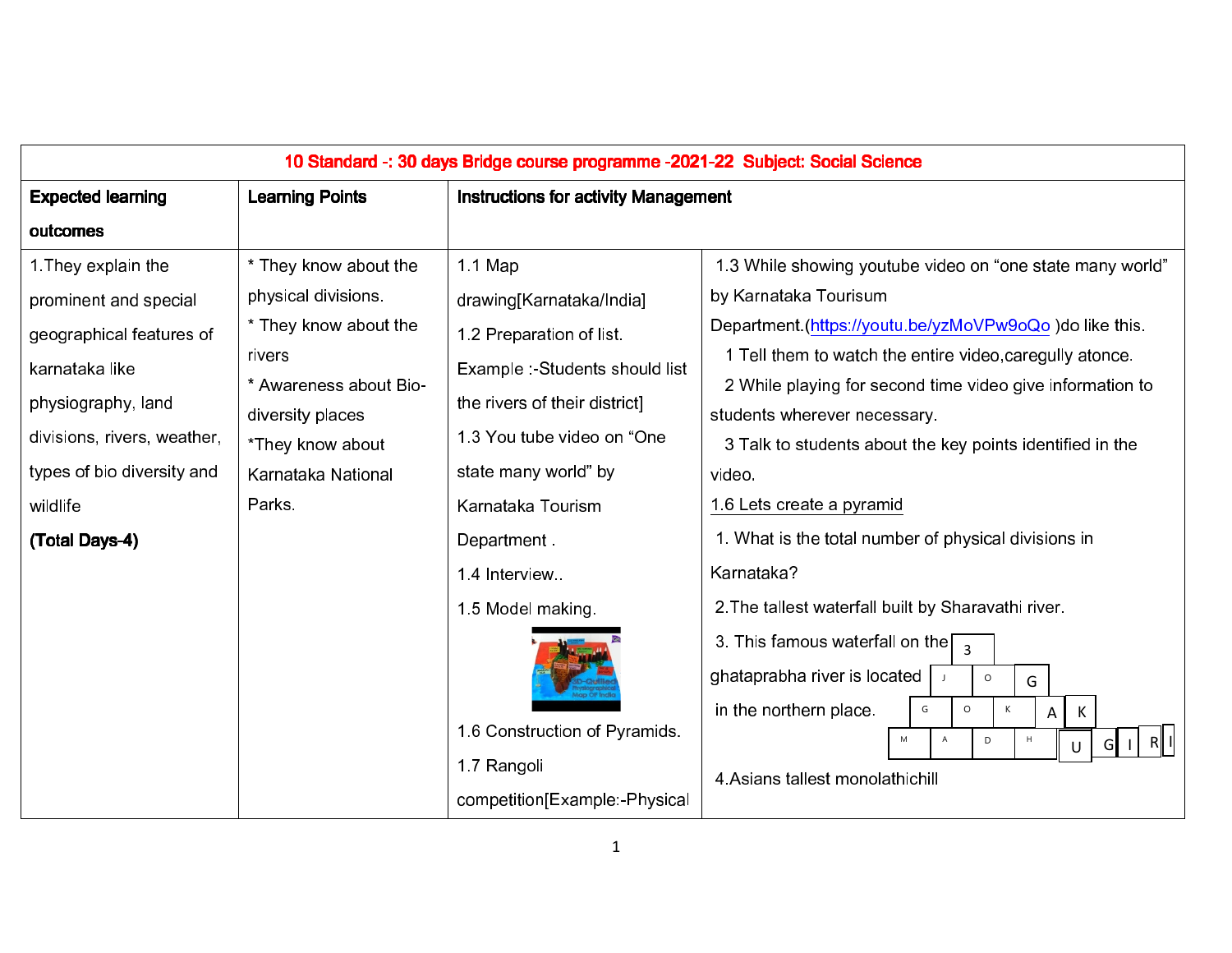|                           |                                             | divisions                         |                                                             |
|---------------------------|---------------------------------------------|-----------------------------------|-------------------------------------------------------------|
|                           |                                             |                                   |                                                             |
| 2. They learn the factors | *They understand the                        | 2.1 Debate competation            | 2.1 Debate competition : Stage 1                            |
| leading to Natural        | natural disasters                           | 2.2 Video footage                 | Total number of students are divided into two groups        |
| disasters and also the    | [Example - Earth quake]                     | show;"Twister cinema " -          | motivate the children to name the natural disasters they    |
| controlling method        | * Know the reasons for<br>natural disasters | witness on video clipping.        | know.                                                       |
| (Total Days -4)           | *Analyse the results of                     | 2.3 Preparation of list-list the  | Stage 2 :- On the debate topic "Man made factors have       |
|                           | natural disasters                           | reasons for natural disaster      | more impact on natural disasters than natural factors"      |
|                           | *Suggest the measures                       | through the previous              | prepare oneteam on behalf of the other and encourage them   |
|                           | for the control of Natural                  | knowledge.                        | to speak far and against to topic.                          |
|                           | Disaster.                                   | 2 4 Making picture collage        | Stage 3 :- In the end ask one team to explain effects and   |
|                           |                                             |                                   | another to controlling measures teacher should consolidate  |
|                           |                                             |                                   | the above discussed points and substantiate the learning    |
|                           |                                             |                                   | outcome.                                                    |
|                           |                                             | 2.5 Dumb sharads.                 | 2.6 Learning station Activity                               |
|                           |                                             | Example:-If I become flood        | To learn about the causes, effects and solutions to natural |
|                           |                                             | 2.6 Activity on learning station. | disasters. Create learning cards keep them in separate      |
|                           |                                             | 2.7 Album making.                 | places. Take each student team to each station. Read and    |
|                           |                                             | 2.8 See the image and             | notedown the keywords ask them to present in seminar stage  |
|                           |                                             | name[natural disaster]            | and left over points to be done by other team.              |
|                           |                                             | 2 9Drama - Precautions to be      |                                                             |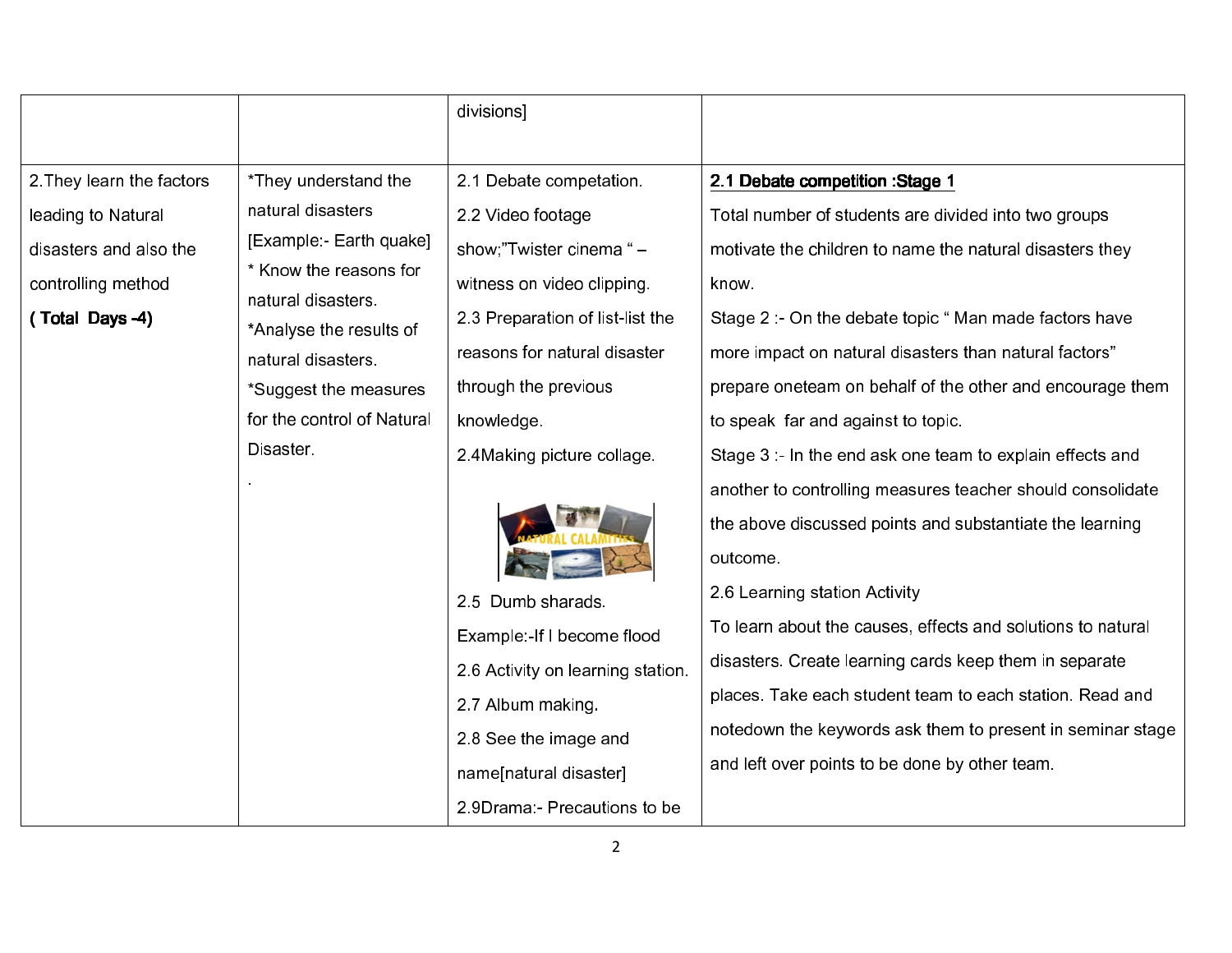|                        |                           | taken for natural disasters.   |                                                                          |  |  |
|------------------------|---------------------------|--------------------------------|--------------------------------------------------------------------------|--|--|
|                        |                           |                                |                                                                          |  |  |
|                        |                           |                                |                                                                          |  |  |
| 3 They learn about the | * Equal educational       | 3 1 Quiz                       | 3.1 Two days before learning for every concept create three              |  |  |
| fundamental rights     | opportunities[Article     | 3.2Chart making (on Rights)    | teams there should be at least three students in a team.                 |  |  |
| andDuties of the       | 21 A, 24, 29, 30]         | and Duties)                    | Students should manage all stages of quiz programme [                    |  |  |
| Constitution           | * Social equality         | 3.3 Enact a frama(child labour | Framing of questions, Anchoring, Marks consolidation e.t.c]              |  |  |
| (Total Days -2)        | (Article 14, 16(4), 17)   | system)                        | motivate the team to prepare the questions on the                        |  |  |
|                        | <b>Educational Duties</b> | 3.4 Ward puzzle                | concept [source 9 <sup>th</sup> standard lesson on constitution] Suggest |  |  |
|                        | (Article-51 A)            | 3.5 Jatha and house visit.     | them to take prior permission from teachers and correct the              |  |  |
|                        |                           | 3.6 Children's chit chat       | questions for different stages and give suggestion to follow it          |  |  |
|                        |                           | platform                       | [give complete freedom to children's creativity] lastly                  |  |  |
|                        |                           | 3.7 Treasure hunt              | appreciate the correct concept, and also guide the concepts              |  |  |
|                        |                           | 3.8 Making of Table.           | which has to be corrected.                                               |  |  |
|                        |                           |                                | 3.9 Creation of Mindmap:- Tell the children to create a mind             |  |  |
|                        |                           |                                | map on fundamental rights given in the constitution                      |  |  |
|                        |                           |                                | $Ex -$                                                                   |  |  |
|                        |                           | 3.9 Creation of Mind Map.      |                                                                          |  |  |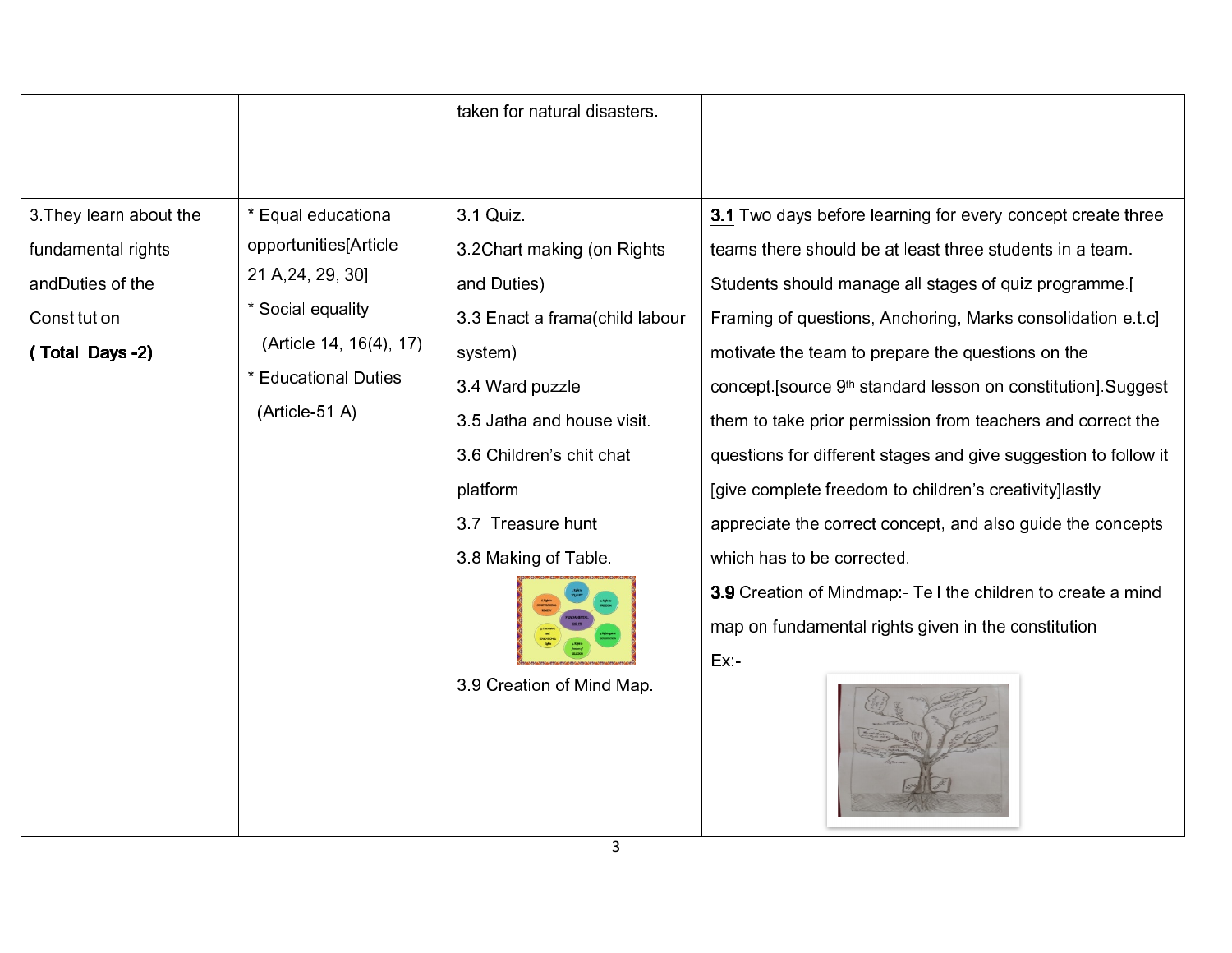4.Analyze the factors responsible for the Indian social Awaareness and social reforms.

4 Analyze the factors  $\begin{bmatrix} \star \end{bmatrix}$  They learn about the  $\begin{bmatrix} 1 \end{bmatrix}$  responsible for the Indian social reformers.<br>
social Awaareness and  $\begin{bmatrix} \star \end{bmatrix}$  They learn anout Basaveshwara and Ramanujacharya. \* They will know about Dayananda Saraswathi

,Swami Vivekananda

4.2 Act on the spot.

4.1 Impromptu speech.

- 4.3 Seminar.
- 4.4 Presentation on Subject
- 4.5 Essay writing
- 





- 
- 4.9 Autobiography.
- 4.10 Dumb
- sharrads[Ezample:-If I become
- Basavanna--?]
- 4.11 Activity on Treasure Hunt.
- 

| 4.1 Impromptu speech.           | 4.11 Impromptn Speech -                                       |                               |                          |                 |    |     |       |     |    |                                                             |  |
|---------------------------------|---------------------------------------------------------------|-------------------------------|--------------------------|-----------------|----|-----|-------|-----|----|-------------------------------------------------------------|--|
| 4.2 Act on the spot.            | Teachers should prepare the list of social reformers. Write   |                               |                          |                 |    |     |       |     |    |                                                             |  |
| 4 3 Seminar                     | their names separately in different chits and put in the box, |                               |                          |                 |    |     |       |     |    |                                                             |  |
| 4.4 Presentation on Subject     |                                                               | Let children pick and spreak. |                          |                 |    |     |       |     |    |                                                             |  |
|                                 |                                                               |                               | 4.12 Word-Table Activity |                 |    |     |       |     |    |                                                             |  |
| 4.5 Essay writing               |                                                               |                               |                          |                 |    |     |       |     |    | As shown below, prepare the table of letters, identify the  |  |
| 4.6 Preparation of mind map.    |                                                               |                               |                          |                 |    |     |       |     |    | names of the social reformers and let children fill it with |  |
|                                 | colours.                                                      |                               |                          |                 |    |     |       |     |    |                                                             |  |
| 4.7 Album making.               |                                                               |                               |                          |                 |    |     |       |     |    |                                                             |  |
| <b>AL REFORMERS OF INDIA</b>    | ಲೇ                                                            | ಸ                             | ತ್ರ                      | $\sum_{\alpha}$ | ಇ  | ಸ   | ಉ     | mod | ರ  | ದಿ                                                          |  |
|                                 | ಜ                                                             | ಕ                             | ದ                        | ನೇ              | ಟ  | ಕ   | ಯ $ $ | ಶ್ವ | ದ  | ಪ                                                           |  |
|                                 | ಮ                                                             | ಡ                             | ಣೆ                       | ಕಾ              | ರ  | ಜ   | ವೇ    | ಪ   | ಚ  | ಲ                                                           |  |
| 4.8 Singing Ballads.            | ಕ                                                             | ದ                             | ಯ                        | ನಂ              | ದ  | ಸ   | ರ     | ಸ್ತ | ತಿ | ಡ                                                           |  |
| 4.9 Autobiography               | ರ                                                             | ಳ                             | ಡ                        | ದ               | ಬ  | ಪ್ರ | ಆ     | ಇ   | ಜ  | ಅ                                                           |  |
| 4.10 Dumb                       |                                                               | ಹ                             |                          |                 | ರು |     | ನು    | ಮಾ  |    | ಕ                                                           |  |
| sharrads[Ezample:-If I become   | ಬ                                                             |                               | ಜ                        | ಎ               |    | ಜ   |       |     | ರಾ |                                                             |  |
| Basavanna--?]                   | ಡಿ                                                            | ತ                             | ಪಂ                       | ಲ               | ಲ  | ಪ   | ರ     | ಲ   | ರ  | $\infty$                                                    |  |
|                                 |                                                               |                               |                          |                 |    |     |       |     |    |                                                             |  |
| 4.11 Activity on Treasure Hunt. |                                                               |                               |                          |                 |    |     |       |     |    |                                                             |  |
| 4.12 Activity on word table.    |                                                               |                               |                          |                 |    |     |       |     |    |                                                             |  |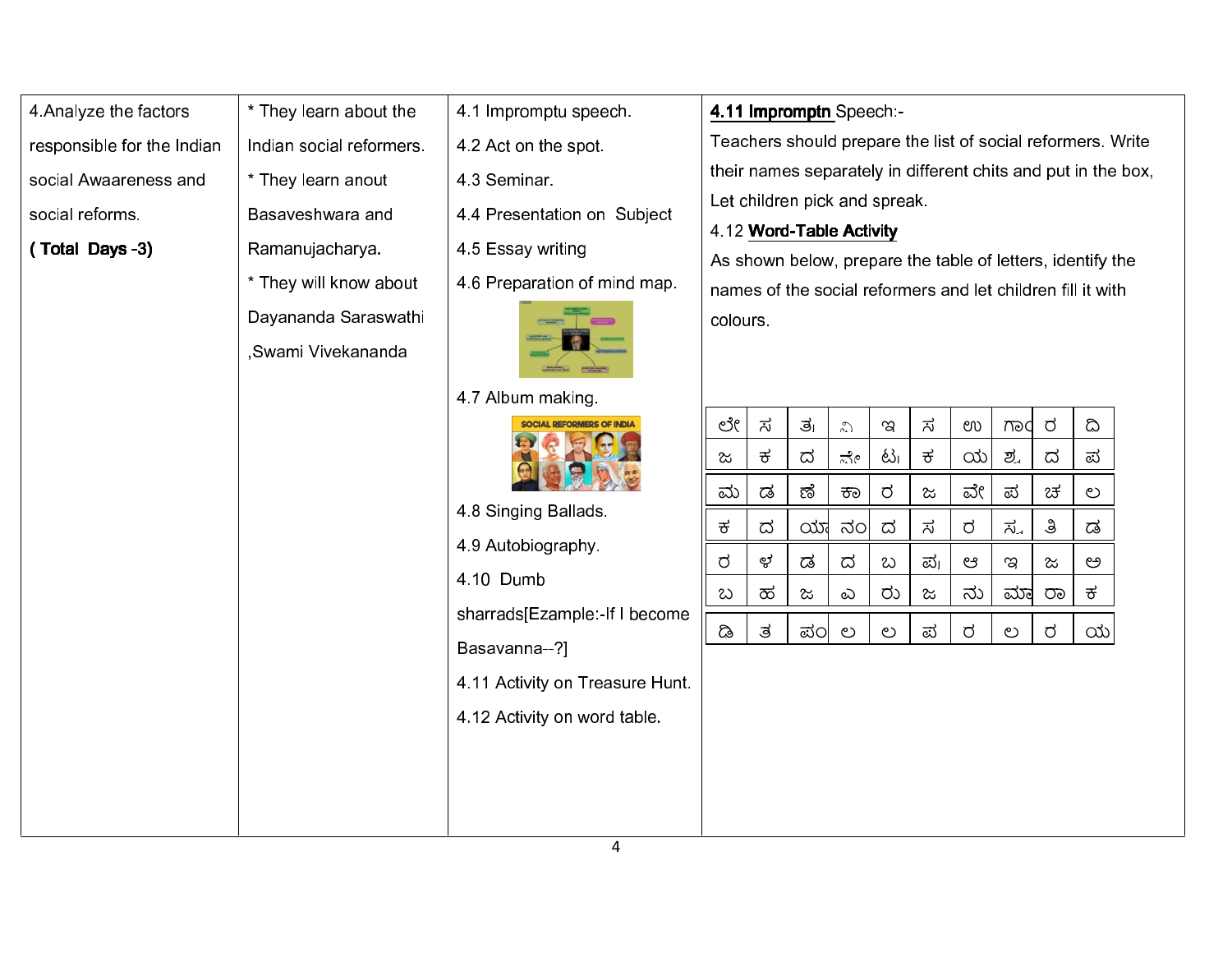| 5. They analyse the        | *Analyse the causes for                                                                 | 5.1 Performance of Drama     | 5.1 Performance of Drama :-                                      |
|----------------------------|-----------------------------------------------------------------------------------------|------------------------------|------------------------------------------------------------------|
| causes for 1857 Revolt     | the Revolt                                                                              | 5.2 Debate competition.      | From students [ or take the help of drama teacher if provided]   |
| and causes for the Rise of | *Identify the causes for<br>the failure of Revolt.<br>*Analyse the effects of<br>Revolt | 5.3 Presentation of subject. | Prepare a dialogue, create the roles, facilitate the children to |
| India's National freedom   |                                                                                         | 5.4 View of video clipping.  | choose the interesred role they like, summarize all the          |
| movement.                  |                                                                                         | 5 5 Individual role          | learning points of the lessons which are included in the         |
| (Total Days -3)            |                                                                                         | play(Example - Jhansi Rani   | chapter.                                                         |
|                            |                                                                                         | Lakshmi Bai)                 | 5.4:- View on Video clippings:-                                  |
|                            |                                                                                         | 5.6 Flast card.              | Arrange to show the video clippings to show the video            |
|                            |                                                                                         | 5.7 Mime(dumbsharrod)        | clipping of "Bharath Eak Koz" broadcasted in doordarshan.        |
|                            |                                                                                         |                              | Let the children talk about main points, summarize with          |
|                            |                                                                                         |                              | learning points.                                                 |
|                            |                                                                                         |                              | To watch the video use the below youtube link                    |
|                            |                                                                                         |                              | https://youtu.be/qYz6qtJwoY4                                     |
|                            |                                                                                         |                              |                                                                  |
|                            |                                                                                         |                              |                                                                  |
|                            |                                                                                         |                              |                                                                  |
|                            |                                                                                         |                              |                                                                  |
|                            |                                                                                         |                              |                                                                  |
|                            |                                                                                         |                              |                                                                  |
|                            |                                                                                         |                              |                                                                  |
|                            |                                                                                         |                              |                                                                  |
|                            |                                                                                         |                              |                                                                  |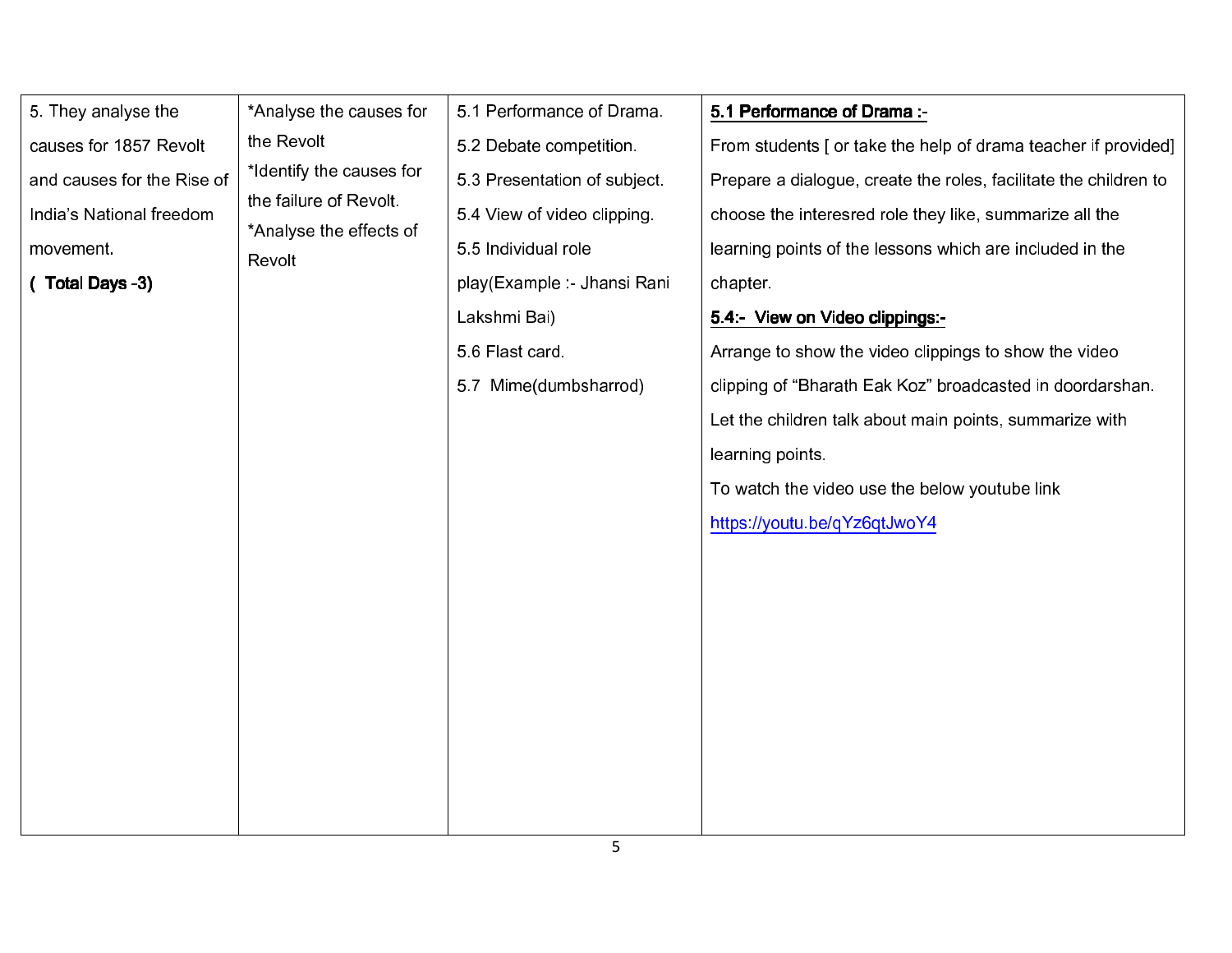| 6. They will list out the  | * They learn about                                              | 6.1 Role play.                | 6.1 Role Play:- Identify the three roles [Example:- Lord                                                                                                                                                                                 |                                                                  |
|----------------------------|-----------------------------------------------------------------|-------------------------------|------------------------------------------------------------------------------------------------------------------------------------------------------------------------------------------------------------------------------------------|------------------------------------------------------------------|
| causes for the rise of     | subsidiary alliance<br>system.<br>* Analyse the policy of       | 6.2 Individual Role play      | wellessly, Dalhousie and Macaulary] prepare the students for                                                                                                                                                                             |                                                                  |
| British power in India and |                                                                 |                               | 6.3 Debate competition report                                                                                                                                                                                                            | this role with students for this role with dialogues. Facilitate |
| various polices of the     |                                                                 | on Macalay's Education Policy | them to deliver the dialogue and converse in manscript form,                                                                                                                                                                             |                                                                  |
| <b>British</b>             | Doctrine of Lapse"                                              | 6.4 Identifying the places on | in the Royal decree Instruct the other students to listen to it                                                                                                                                                                          |                                                                  |
| (Total Days -3)            | <b>Explain the policy of</b><br><b>British Education system</b> | the map.                      | take the feedback form the children                                                                                                                                                                                                      |                                                                  |
|                            |                                                                 | 6.5 Children's chit chat      | 6.6 Home Group and Expert Group Model Activity:-                                                                                                                                                                                         |                                                                  |
|                            |                                                                 | platform[ideal talk].         | Create two groups of children. Ask students of the expert                                                                                                                                                                                |                                                                  |
|                            |                                                                 | 6.6 Model activity on home    | group to answer the questions asked by the students of the                                                                                                                                                                               |                                                                  |
|                            |                                                                 | group and expert group.       | home group.                                                                                                                                                                                                                              |                                                                  |
|                            |                                                                 |                               | [Let the teachers also be in the expert group]                                                                                                                                                                                           |                                                                  |
|                            |                                                                 |                               | <b>6.3</b> Seminar :- Macanlay's Education Report :- Make the                                                                                                                                                                            |                                                                  |
|                            |                                                                 |                               | students to read the historical letter of Macaulay and conduct                                                                                                                                                                           |                                                                  |
|                            |                                                                 |                               | a debate. Consolidate the information summarize the                                                                                                                                                                                      |                                                                  |
|                            |                                                                 |                               | learning points.                                                                                                                                                                                                                         |                                                                  |
|                            |                                                                 |                               | "I have travelled across<br>readth of India and I have not seen on<br>who is a beggar, who is a thief such<br>culture, for if the<br>that is foreign an<br>culture and they will become what we wi<br>British Parliament on 2nd Feb 1835 |                                                                  |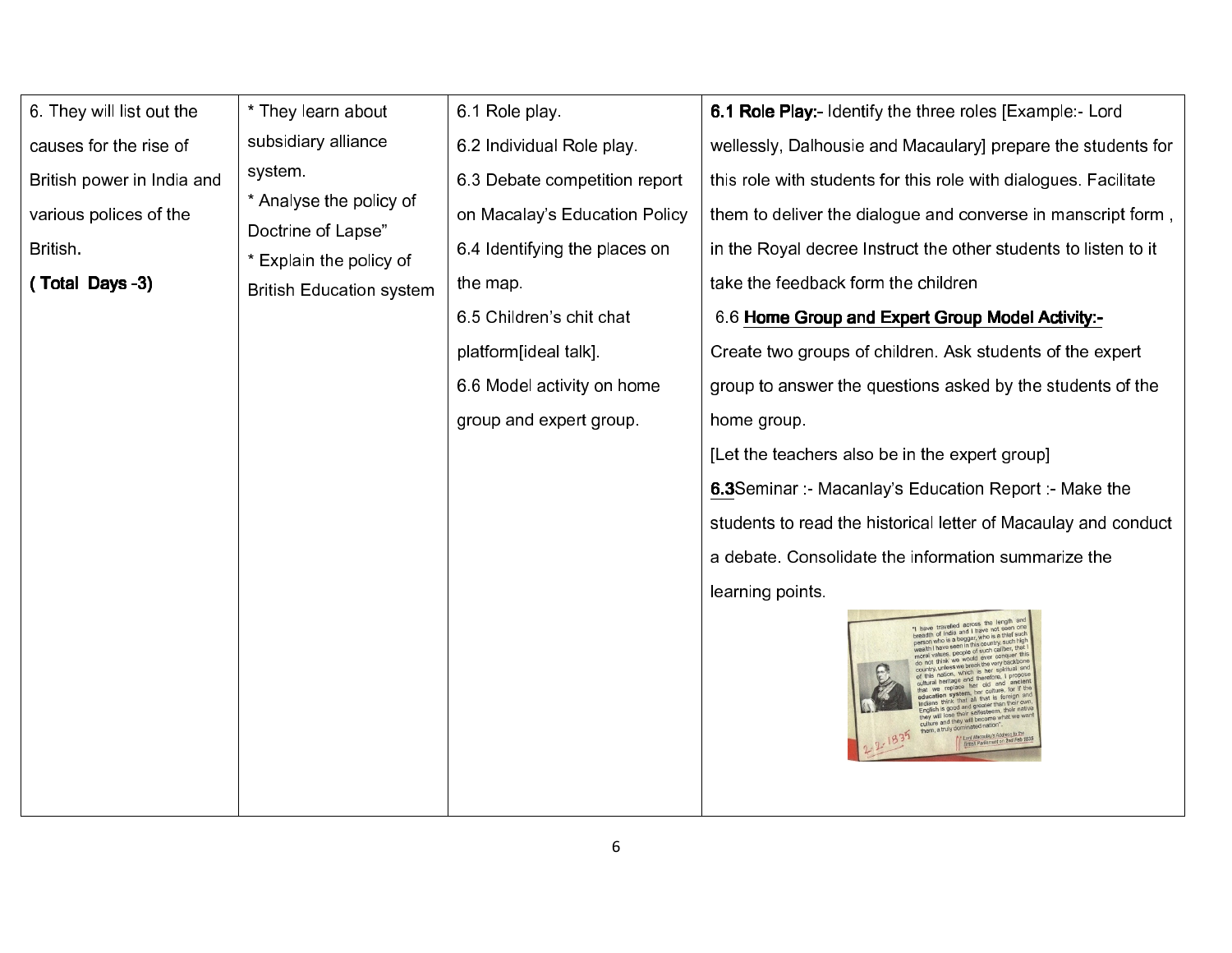| 7. Creating an awareness  | *Adulteration of the                      | 7.1 see the picture and explain | 7.4 Exhibit the display and collect the information:-             |
|---------------------------|-------------------------------------------|---------------------------------|-------------------------------------------------------------------|
| on consumer education     | substance                                 | the incident                    | Tell the children to bring the wrapper of any product             |
| (Basic learning outcome)  | * Cheating on prize                       | 7.2 Poster[Jago Grahak          | purchased for the home to school. Let them collect the            |
| (Total Days -2)           | Differences in weight                     | Slagan]                         | informations [Ex:- name of the firm, maximum prize,               |
|                           | *The importance of<br>consumer education. | 7.3 Debate [Ex: - What do you   | manufactured date, expiry date, quality mark, weight e t.c.       |
|                           |                                           | do if you are cheated while     | Let the children tell orally                                      |
|                           |                                           | purchasing the goods]           |                                                                   |
|                           |                                           | 7.4 Display the substance and   |                                                                   |
|                           |                                           | collect the information         |                                                                   |
|                           |                                           | 7.5 Advertising display         |                                                                   |
|                           |                                           | 7.6 Dramatic performance        |                                                                   |
|                           |                                           | 7.7 Visit to a place [ visit to |                                                                   |
|                           |                                           | district consumer forum]        |                                                                   |
|                           |                                           | 7.8 Introduction to main        |                                                                   |
|                           |                                           | customer conflicts.             |                                                                   |
| 8. They learn the role of | *Rural local self                         | 8.1 Visit to a village and      | 8.1 Visit to Grama/Ward-collection of information.                |
| local self government in  | government                                | collection of                   | Tell the students to collect the information about the facilities |
| aintaining health,        | *Formation of Grama                       | information[information about   | needed and health, cleanliness and reforms needed in their        |
| cleanliness and other     | Punchayath                                | the facilities we have andhave  | town and present the same in the class.                           |
| facilities.               |                                           | not's]                          |                                                                   |
|                           |                                           |                                 |                                                                   |
|                           |                                           | 7                               |                                                                   |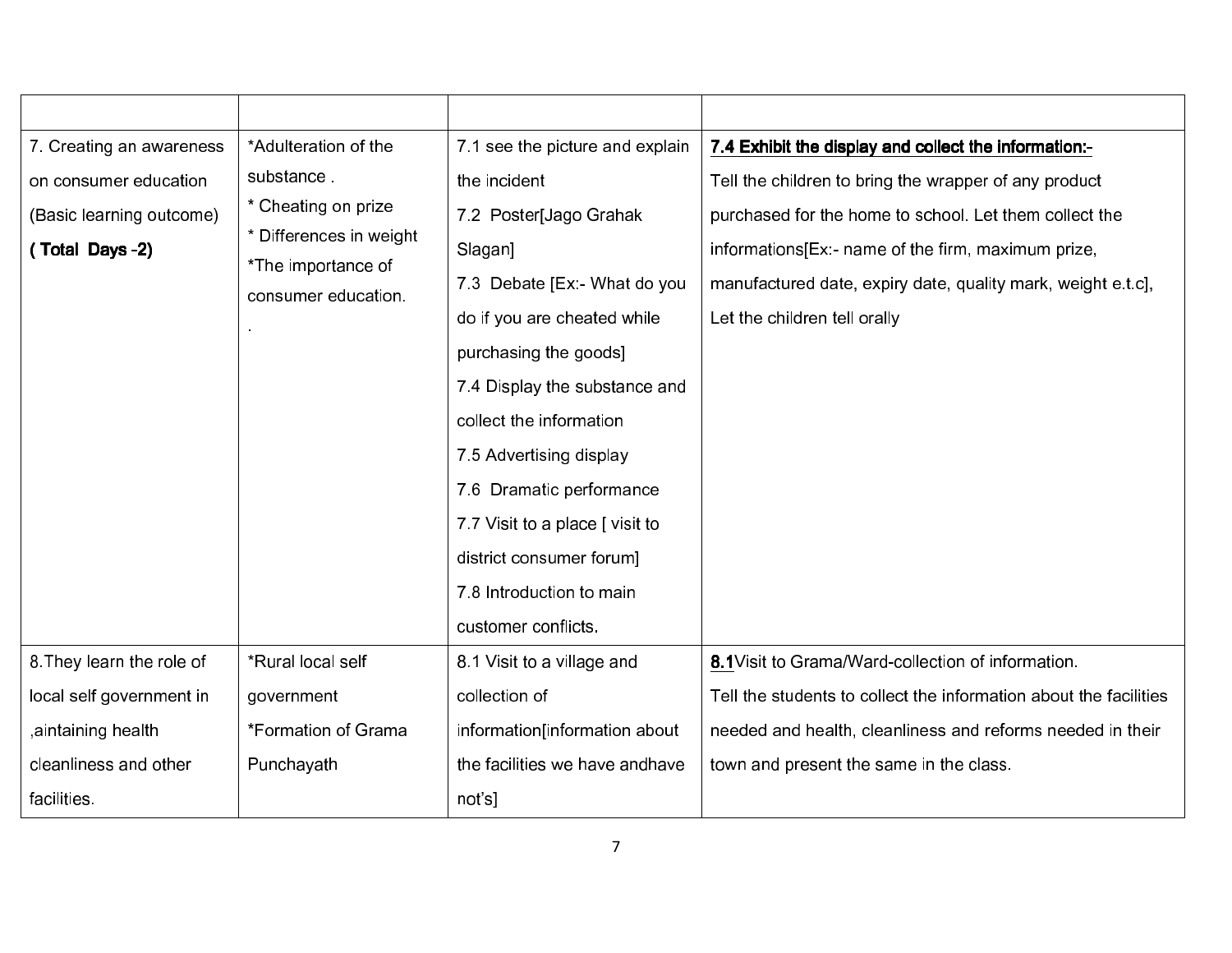|                           |                       | 8.2 Children's chit chat[ideal                          |                                                                |  |  |  |
|---------------------------|-----------------------|---------------------------------------------------------|----------------------------------------------------------------|--|--|--|
| (Total Days -3)           |                       | talk] platform.                                         |                                                                |  |  |  |
| 8. They learn the role of | <b>Functions and</b>  | 8.3 Mock Grama Sabha.                                   | 8.4 Treasure Hunt:-                                            |  |  |  |
| local self government in  | significance of grama | 8 4 Treasure Hunt                                       | Prepare the flashcard on the facilities of Grama Panchayath,   |  |  |  |
| maintaining Health,       | panchayath            | 8.5 Plan for Grama Sabha.                               | On the black board through writing the map give the clue       |  |  |  |
| Cleanliness and other     |                       | 8 6 Visit to Grama                                      | where it has been hidden. Let the teams of student go to their |  |  |  |
| facilities                |                       | Panchayath.                                             | respective places, collect information a make a short note.    |  |  |  |
|                           |                       | 8.7 Creation of Mind map                                | Let all the team meet and present the topic.                   |  |  |  |
|                           |                       | 8.8 Collage making [deprived                            | 8.7 Let us create a Mind Map:-                                 |  |  |  |
|                           |                       | of facilities and Model Grama                           | From pre-knowledge about grama and grama panchayath,           |  |  |  |
|                           |                       | Panchayath]                                             | tell the students to speak, classify on the blackboard and     |  |  |  |
|                           |                       |                                                         | create mind map                                                |  |  |  |
|                           |                       | 8.9 Impromptu dpeech[ If I<br>become president of Grama |                                                                |  |  |  |
|                           |                       | Panchayat----?-----]                                    |                                                                |  |  |  |
|                           |                       | 8.10 In interview to the                                |                                                                |  |  |  |
|                           |                       | president of grama                                      |                                                                |  |  |  |
|                           |                       | panchayath.                                             |                                                                |  |  |  |
|                           |                       |                                                         |                                                                |  |  |  |
|                           |                       |                                                         |                                                                |  |  |  |
|                           |                       |                                                         |                                                                |  |  |  |
|                           | 8                     |                                                         |                                                                |  |  |  |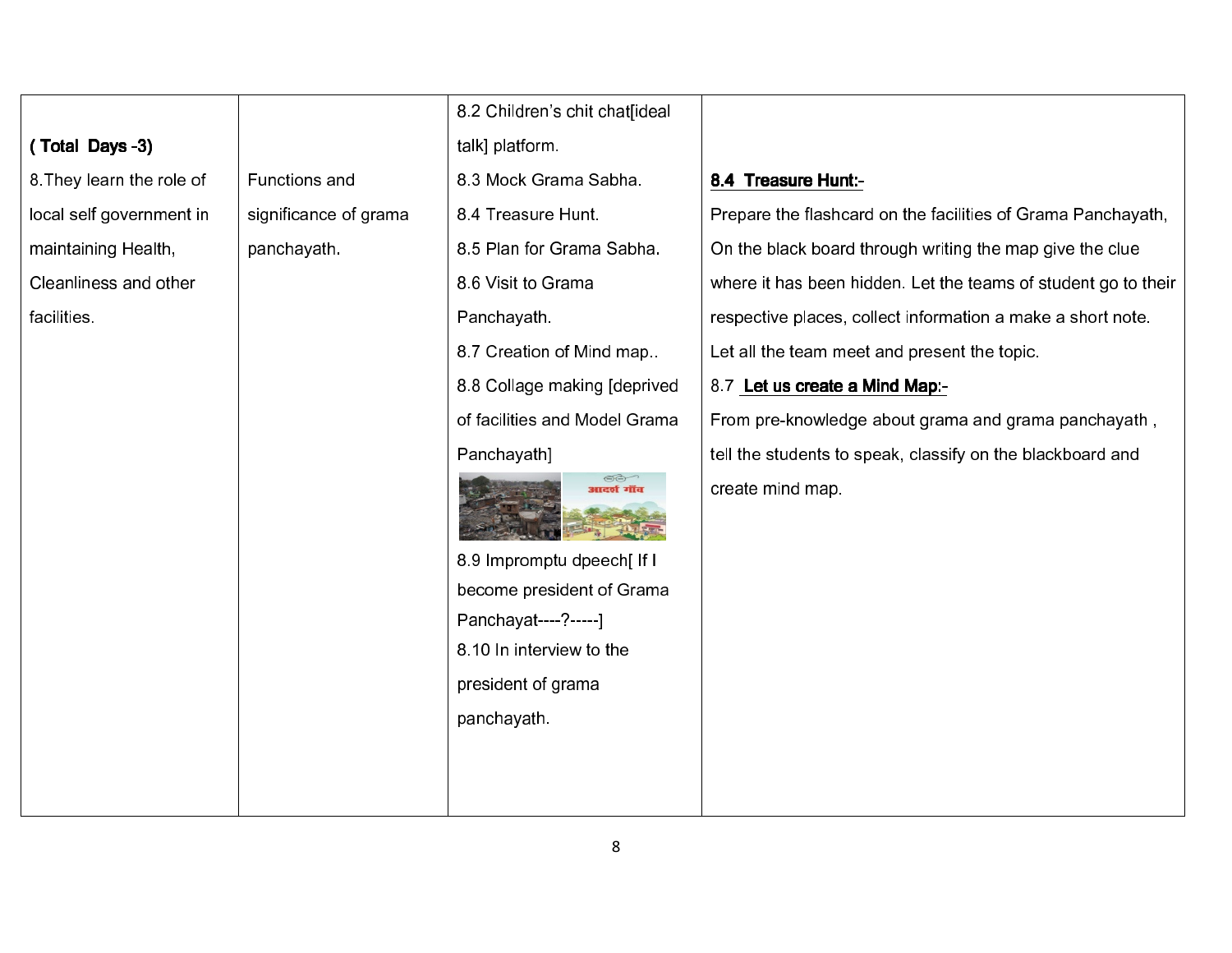| 9. They learn the social | Gender discrimination      | 9.1 Collect of Newspaper        | 9.2 Child Labour Survey and date Collection:-                  |
|--------------------------|----------------------------|---------------------------------|----------------------------------------------------------------|
| problems and remedial    | *Child labour              | information                     | In the area where the student resides, form the school, if any |
| measures.                | *Untouchabilitity, female  | 9.2 Child lobour survey and     | drop out students are found, survey the child labour and       |
| (Total Days -3)          | foeticide sexual Abuse     | date collection                 | collect information has to be told to the students.            |
|                          |                            | 9 3 Quiz                        |                                                                |
|                          |                            | 9 4 See the picture and         |                                                                |
|                          |                            | illustrate the incident.        |                                                                |
|                          |                            | 9.5 Speech competition.         |                                                                |
|                          |                            | 9.6 Drama                       |                                                                |
|                          |                            | 9 7 Interview                   |                                                                |
|                          |                            | 9 8 Ballads                     |                                                                |
|                          |                            | 9.9 Model of learning station.  |                                                                |
| 10. They will learn the  | <b>Concept of National</b> | 10.1 Interview with a farmer    | 10.1 Interview with the farmer                                 |
| Nation Income and Indian | Income and per capita      | 10.2 List and classification of | Ask the children to do an interview of their hometown farmer,  |
| economy different Zones. | Income.                    | different occupations of people | collect the information about the crops grown by them,         |
| (Total Days -3)          | *Primary sector            | in your sector                  | methods adopted in farming practices.                          |
|                          | *Secondary sector          | 10.3 Essay writing -            |                                                                |
|                          | *Teritiary sectors         | (Agriculture is the backbone of |                                                                |
|                          |                            | Indian economy)                 |                                                                |
|                          |                            | 10.4 Conduct students           |                                                                |
|                          |                            | parliament and held a           |                                                                |